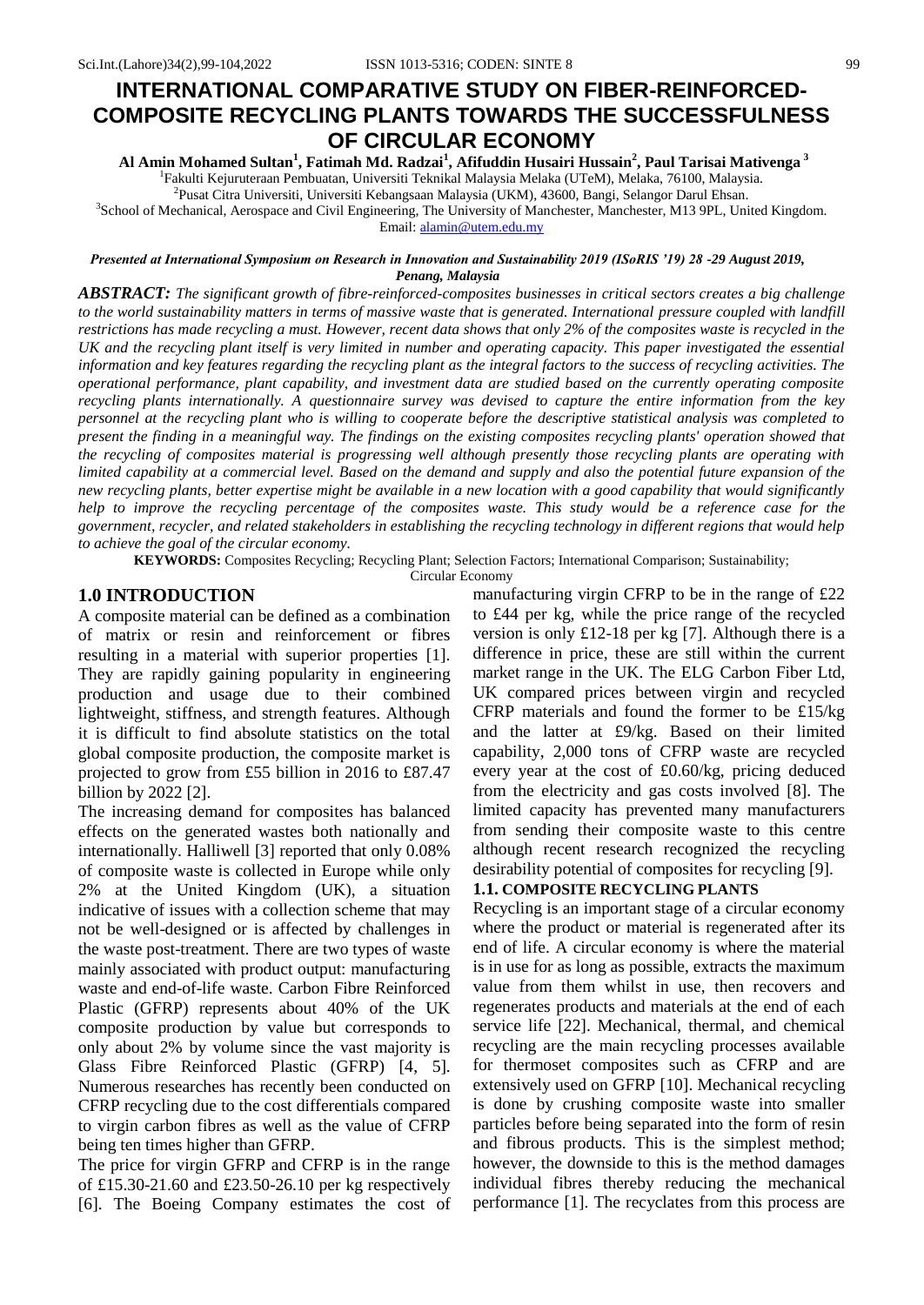usually used as powdered fillers and possible reinforcement products. Hambleside Danelaw Ltd in Scotland, Filon Products in England, Mixt Composite Recyclables in France, Reprocover in Belgium, and Eco-Wolf in the USA are among companies that utilize this approach [11]. There is an established commercial carbon fibre recycling plant in the UK able to process composite wastes. In terms of capacity, this recycling centre could only take up to 2,000 tons of waste annually. In addition to this, a processing plant able to process 60,000 tons of composite wastes per year was proposed in Germany [13]. The oxidation in the fluidized bed approach is possible for both CRFP and GFRC. The process consists of combusting the polymeric matrix in oxygen-rich airflow at 450-500°C [1]. A higher temperature than this could weaken the material strength. The composite scrap is reduced (about 25mm) into a bed of sand; as a result, it breaks down and vaporizes, releasing the fibres and fillers which are carried in the gas stream. An advantage of this method is its high tolerance of mixed and contaminated materials [14].

For thermal recycling, the processes involved are pyrolysis, oxidation in the fluidized bed, and chemical recycling [1]. In pyrolysis, composite waste is heated at 300-800°C in a non-oxygen environment which results in the polymeric resin being converted into a gas or vapour while the fibres remain inert and could be recovered later. The ELG Carbon Fiber Ltd in England is one such example of a UK recycling company practicing its patented thermal recycling method (Black, 2017). The recycled fibre is sold in milled, chopped, and pelletized forms [8]. Other companies with this approach are Carbon Conversions in the USA, Karborek in Italy, CFK Valley Stade Recycling GmbH and Hadeg Recycling Ltd in Germany and Recycle Industry Co Ltd (Japan) [12].

In chemical recycling, the polymeric resin is decomposed into oils which free the fibres for collection. For example, a solvolysis-based process utilizing the chemical treatment uses a solvent to degrade the resin. This method is however not commercially mature [11]. Of these methods, pyrolysis and solvolysis are the preferred established approaches for composite recycling.

Although the incineration and combustion methods are the other options, these are not classified under recycling technology since both do not involve any material recovery stages. Research and development, however, are rapidly evolving for composite recycling thus there is every possibility of new approaches such as biotechnology methods to be available as research is currently on-going in Germany [15] and high voltage fragmentation [16].

Sufficient amounts of composite scrap would also encourage investors to invest in processing plants and projects. Many parties have demonstrated willingness to invest in composite recycling technology – for instance, in the reuse of composite applications, the Washington-based Composite Recycling Technology Centre received seed money of about £8,000 to reuse carbon fibre for park benches [17]. The proposal to establish new recycling plants involves a considerable amount of investment; as an example, a composite recycling centre in the USA reportedly received £350,000 from IACMI-The Composite Institute as part of a one-year contract to design and build processing equipment for uncured aerospace carbon fibre scrap for high volume manufacturing applications [18]. In Germany, Zajons Logistics' Compocyle business on composite recycling invested about £5.5 million for the construction of a processing plant that is expected to recycle wind turbine blades [13]. A similar investment value of £5.5 million was invented by an inventor in Belgium's Reprocover to recycle fiberglass into useful products [19]. In 2013, Recycling Technologies utilized £3.6 million invested by 140 international backers to develop a pilot rig and laboratory for thermoplastic composite recycling; currently pre-revenue and employing 18, it has forecasted a turnover of £30 million by 2021 and hundreds of jobs as the manufacturer moves to massproduction and a full-fledged assembly plant [20].

The entire progress regarding the composites recycling plant is a positive indication that a large capacity composite recycling plant would soon be available to deal with big amounts of composite waste in the future. However, the important features, critical operational factors, and details information on the current recycling plants are not made known to the public or related stakeholders. Thus, there is urgency for the research to address these concerns to be carried out so the integral operational performance, crucial factors for the recycling centre, and other knowledge on the important elements could be unlocked to establish new recycling plants towards the successfulness of a circular economy.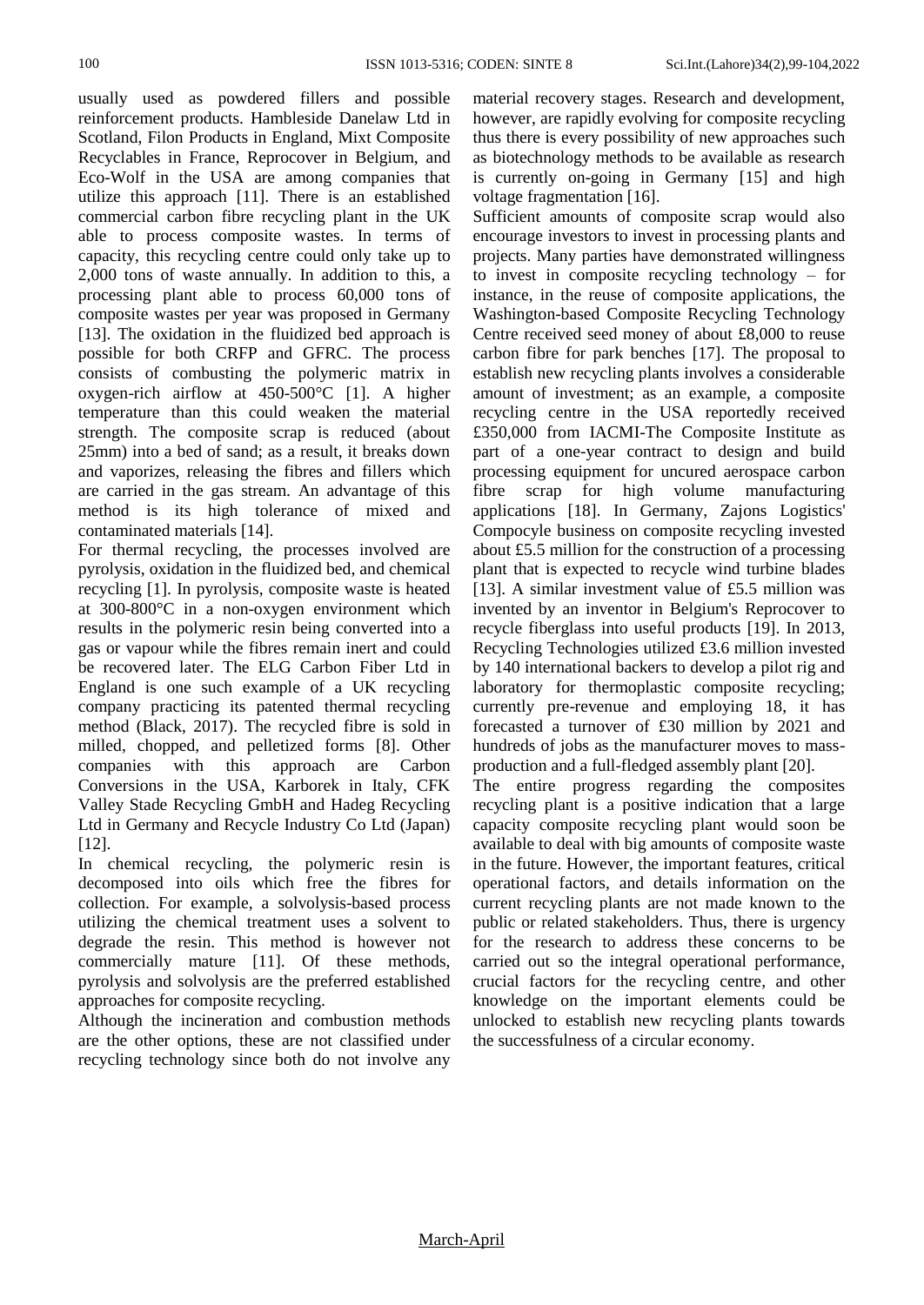

#### **LOCATION SELECTION**

Location selection is crucial to any recycling plant due to many factors. The first section of the questionnaire was related to the factors contributing to the selection of plant location and to what extent those factors are crucially based on the view of currently operating firms. Their previous experience in choosing the location of the existing recycling plant would be an advantage that strengthened the results. Among the factors that were thought to be useful for future development of composite recycling plants in the UK include: (1) cost and availability of land, (2) cost of energy, (3) availability of transportation, (4) cost of transportation, (5) closeness to raw material sources, (6) cost of raw materials, (7) availability of local labour, (8) worker attitude, (9) cost of labour, (10) availability of managerial and technical personnel, (11) government policies and incentives, (12) nearness to the market, (13) tax rates, (14) nearby industries, (15) community environment, (16) availability of utilities (i.e. water and electricity) and (17) environmental conditions [21]

# **2.0 RESEARCH MOTIVATION AND METHODS**

The objective of this study was to identify and compare the critical factors (e.g. location selection factors, driving factors for composites recycling, and composites waste selection criteria) and operational performances (e.g. technology and operational methods, type of processed composite waste, international collaborators, expertise, plants operational capacity, investments, and plants future planning) of the recycling plants at the international dimensions. The research was done by approaching the higher level of management that have a high level of involvement in composites recycling commercially using the questionnaire survey. A five-point Likert scale questionnaire-based survey was chosen as the data collection method was proven reliable and successfully applied in the previous composites recycling research surveys [22, 23].

The questionnaire consisted of 46 questions divided into 11 sections and was aimed at the commercially available composites recycling plants in the United Kingdom, Europe, and Asia (e.g. ELG carbon fibrethe UK, Hadeg-Germany, CFK Valley Stade Recycling-Germany, Carbon Conversions-USA, and Karborek RCF-Italy). The questions made were embedded into the online software with interactive options. The completed online forms are sent to specific recipients with the access link. Only recipients with the access link could answer and return their responses. The returned questionnaires later were analysed using the descriptive statistical method where the results are illustrated in a graphical format to compare the findings between the recycling plants.

# **3.0 RESULTS**

Of the contacted recycling plants, two recycling plants returned the questionnaire, which was completed by the plant's director. Although only two plants responded to the survey with about 33% of response rates this survey would be at a satisfactory level considering only six of the recycling plants are commercially visible in the world. In addition, the information regarding the plants is very difficult to be revealed or made public by the stakeholders due to know-how factors and confidentiality issues.

#### **3.1 Factors in Deciding the Location for the Composite Recycling Plants**

The respondents' feedback from the survey on selection factors for the recycling plant's location was summarized in Figure 1. Of all the 17 factors, availability of transportation, closeness to waste resources, and cost of raw materials was considered highly important with 100% of the agreement level. The cost of transportation, availability of utilities and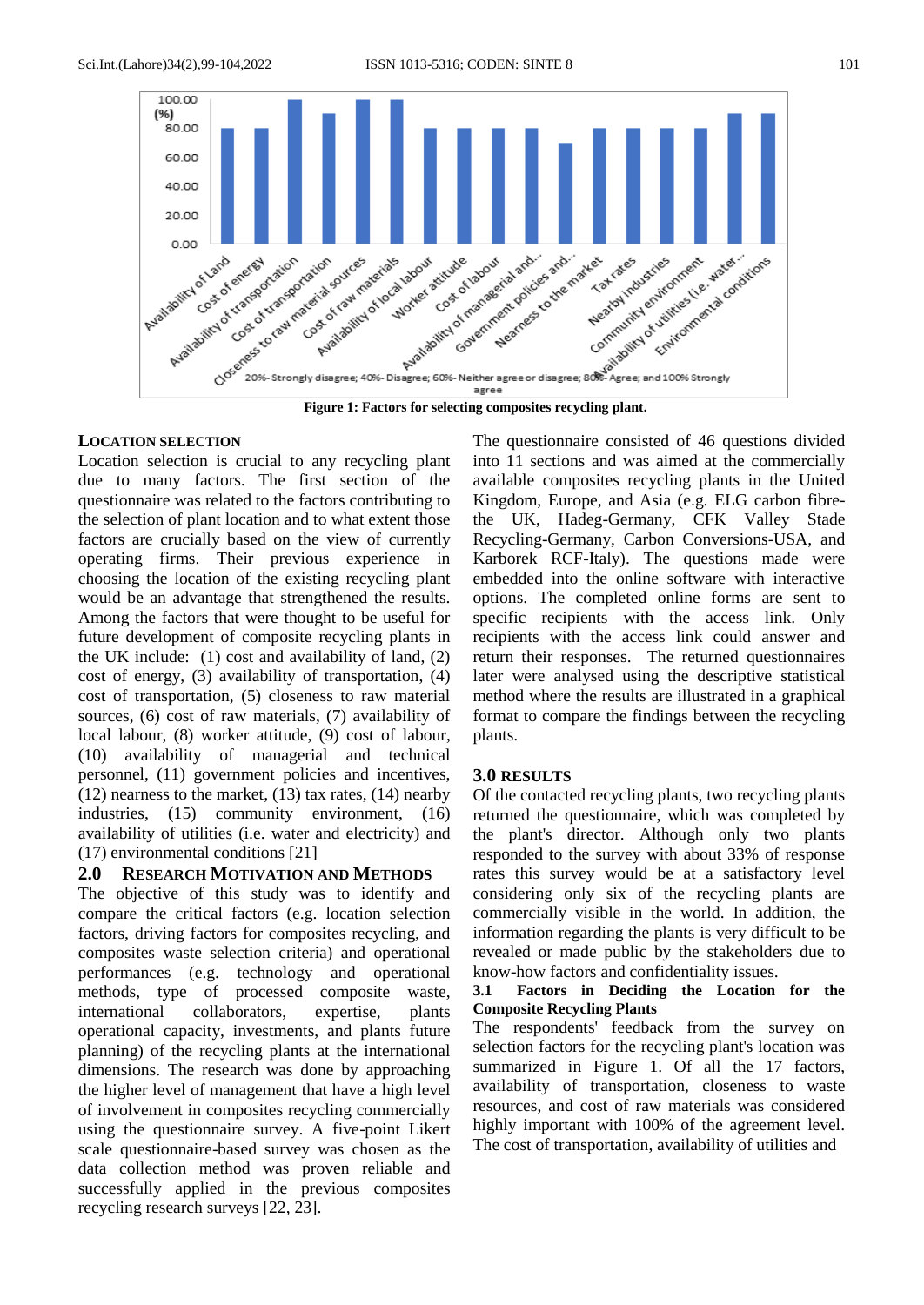

**Figure 2: Driving factors for the existence of composites recycling plant.**

environmental conditions were considered significantly important with 90% of the agreement level.

 The other important factors with about 80% of agreement level for both companies were (1) community environment, (2) nearby industries, (3) tax rates, (4) nearness to the market, (5) availability of managerial and technical personnel, (6) cost of labour, (7) worker attitudes, (8) availability of local labour, (9) cost of energy and (10) the availability of land. The factor that was considered as not really influencing them was the government policies and incentives on recycling or waste disposal.

#### **3.2 Driving Factors for Recycling Practices at the Composite Recycling Plants**

The driving factors that lead to the existence of the composites recycling plant were recognized. Those factors were shortlisted as (1) profit from the recycling business, (2) regulation and environmental pressure, (3) customer demand, (4) public pressure, (5) social responsibility, and (6) availability of recycling technology. Of these driving factors (see Figure. 2), the profitability of the recycling firm from the operational activities (80%), the demand from the customer (80%), and the availability of the recycling technology (80%) were agreed to be equally important by both plants. The other three factors were identified as not significant features to drive the firm's effort to operate. The regulation and environmental pressure were ranked as the lowest among these factors.

**3.3 Composite waste selection criteria for recycling** The crucial resources for composite recycling plants are waste reclamation. There is different waste acceptance or selection criterion set by the recycling firm depending on the waste stream and recycling technology that are available for the particular recycling plants. Figure. 3 shows that the continuous supply from the supplier of the waste (80%) and the ease of the process (80%) in recycling as the

important criteria set by the recycling plants. On the other hand, the quality of the waste that is sent to the plant and the reclaimed material market value were not required by the plant in order to accept the waste for reprocessing. The continuous supply means the recycling firm could operate well and make a good profit while the ease of process eliminates the unnecessary operational cost (e.g. sorting, cleaning, and downsizing).

#### **3.4 Technology operational method at recycling the plant**

In order to perform the intended function of the recycling plant, the availability and accessibility of a good recycling technology are crucial. This section will address the operational method used at the recycling plant where both the recycling plants were recognized as operating under a combination of manual and automatic technologies. The advanced recycling technology is the efficient approach to processing the waste but the manual setting and other significant hands-on operations to reclaim the composites waste are still required. For both operations, skilled and competent workers are important to perform such tasks.

# **3.5 Type of waste processed at the recycling plant**

There are different types of waste that were processed at the plant. The wasted resources could be from mixed waste which was sorted at the plant or clean waste which was sorted by the waste supplier beforehand. The former would require additional steps to separate the waste before the processing could take place while the latter would direct the waste to the processing stages. For the composite waste recycling, both recycling plants were accepting mixed waste for processing that was sorted in the plants.

#### **3.6 Availability of local and foreign collaborators at the recycling plant**

The recycling technology for composite is progressing at a different level in different countries. This scenario has opened a wide opportunity for companies to collaborate (e.g. technology, expertise, capital, etc.) with both local and/or international collaborators. Based on the survey there was a plant that was currently using both local and foreign collaborators and another plant had been utilizing its internal expertise.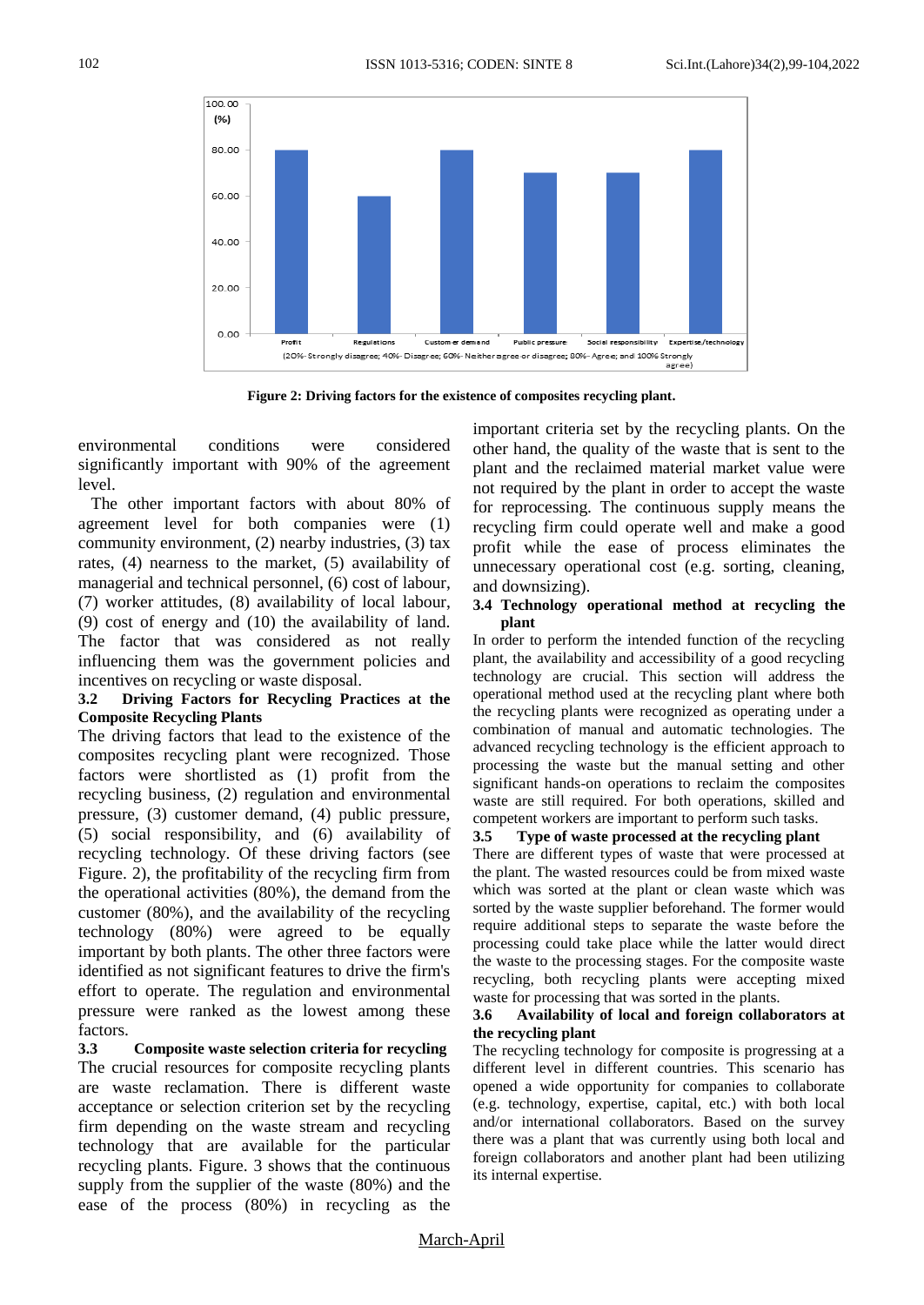The involvement of the collaborators would be an important feature that depends on the recycling plants' capability and local government policies. This most likely would not be an option for the plant with excellent in-house expertise and strong financial aid.

**3.7** Involvement of foreign expertise at the plant

The results identified the availability of international expertise at both plants which includes working personnel, training, consultation, and also advanced recycling technology or types of machinery. The international expertise involved in the plant is not uncommon in the manufacturing sector but this is not the case for composites recycling although the technology is still developing. The know-how factor and novel approach in developing technology may be factors for both companies utilizing local expertise at the moment. Still, there are future opportunities for foreign expertise that may lead to a strong research bonding and contribute to good progress towards achieving better recycling results.



**Figure 4: Plant operating capacity (incomplete information was disclosed for Plant B).**

#### **3.8 Plant's operation capacity**

Figure 4 shows the information on the operating capacity of a composites recycling plant. The maximum operating capacity for plant A is 1,500 tons per year and 1,200 tons per year for plant B. As the rest of the information is applicable only to plant A, the average operating capacity is 1,250 tons per year, and the minimum operating capacity is 1,000 tons per year. The recycling plant is required to process a minimum of 500 tons per year to make a profit. Thus, by processing 1,000 tons per year as their minimum operating capacity, it is evident that the recycling plant is doing well economically.

#### **3.9 Plant's investment value and future planning**

The information on capital investment by the composites recycling plant was presented in this section. As the financial information of any plant is kept private and confidential, only limited details were provided by plant A. The initial capital investment was about \$10 million. The total capital investment was not revealed by both companies. Plant A has proposed new plant development in America and Asia as their potential region for processing composites waste as future planning. No information was disclosed regarding the future planning by plant B.

#### **4 CONCLUSION**

The findings on existing composites recycling plants have yielded a significant understanding in terms of the factors that need to be considered by the stakeholders in developing a new recycling facility. The operational experience would help the decision-maker to decide and predict better towards efficiently operating recycling plant as many manufacturing waste companies were already in place to send their composite wastes for recycling. The main findings on composites recycling plants were summarized beneath:

- Availability of transportation, closeness to waste resources, and cost of raw materials were considered highly important for locating the recycling plants
- Profitability of the recycling firm from the operational activities, the demand from the customer, and the availability of the recycling technology were recognized as the crucial driving factors to practice recycling at both plants.
- The continuous supply from the supplier of the waste and the ease of the process in recycling as the important criteria set by the recycling plants.
- The advanced recycling technology is the efficient approach to processing the waste but the manual setting and other significant hands-on operations to reclaim the composites waste are still required at both recycling plants.
- Both recycling plants revealed that they were accepting mixed waste as the type of waste for reprocessing before it was sorted in the plants
- There was a plant that currently using both local and foreign collaborators and another plant had been utilizing its internal expertise. The involvement of the collaborators would be an important feature that depends